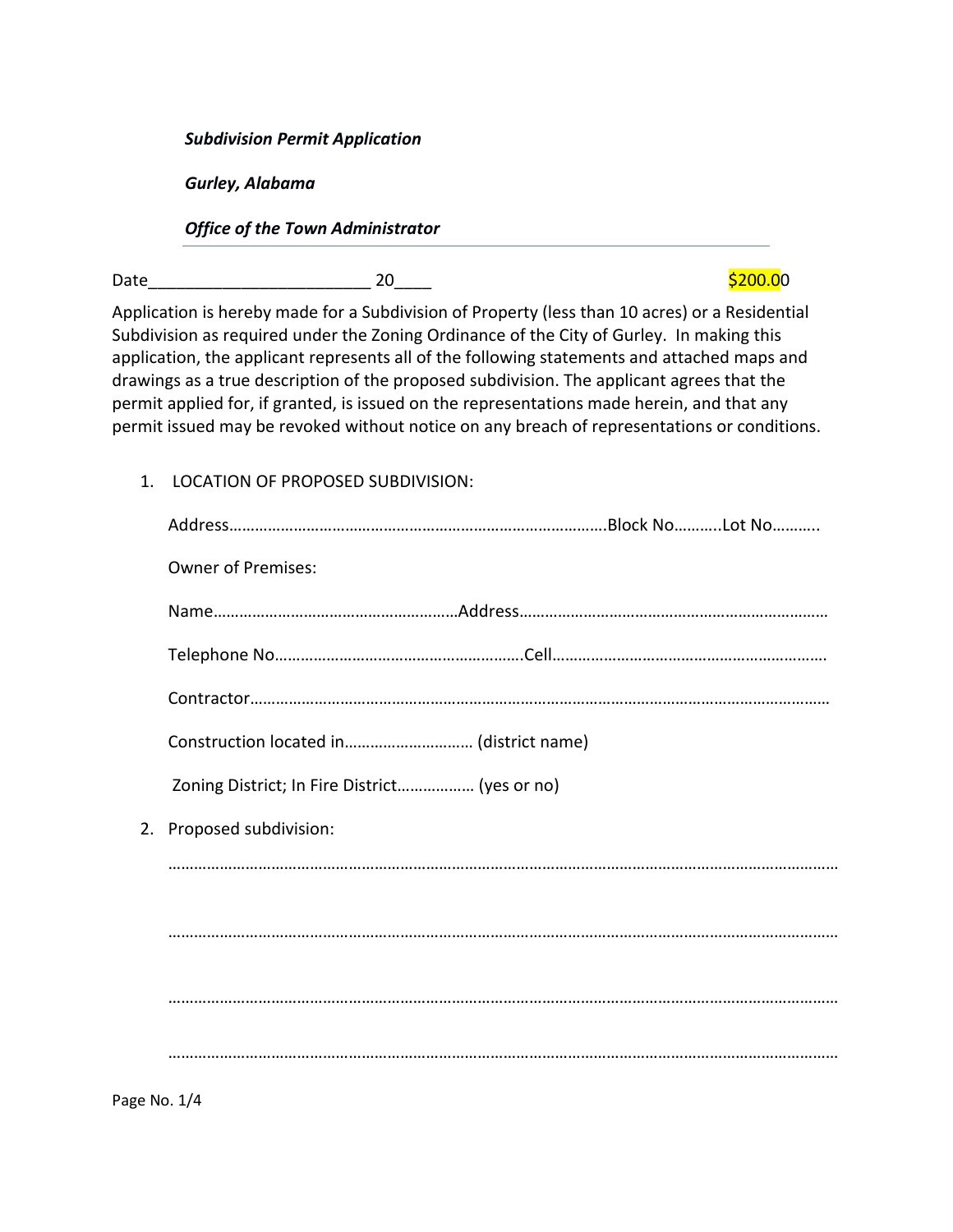…………………………………………………………………………………………………………………………………………

3. Plans and Specifications:

Plan and specifications for the proposed construction are

- ( ) Attached sketch, plans or drawings
- ( ) Detailed Site Plan required
- ( ) Residential Subdivision
- ( ) Current Plat
- ( ) Proposed Plat

If required by the Town Administrator, the following checklist of required items must be included in the planning and site specifications. Individual items may be modified, or deleted, only with the written approval of the Town Administrator:

( ) The Site Plan shall be of a scale not to be greater than one (1) inch equals twenty (20) feet nor less than one (1) inch equals one hundred (100) feet and of such accuracy that the Planning Commission can readily interpret the Site Plan and shall include more than one (1) drawing where required for clarity.

( ) The proposed title or the project and the name of the owners, engineers, architect, designer, or landscape architect of the development, north arrow and date.

( ) Vicinity map showing the location of the project in relation to the surrounding community.

( ) Existing zoning and zoning district boundaries with proposed changes

( ) The boundaries of the property involved, the general location of all existing easements, section lines, and property lines, and other physical and natural features in or adjoining the project.

( ) Names and addresses of all adjacent landowners.

( ) Acreage in total project.

( ) The location of existing and proposed buildings, sanitary and storm sewers, water mains, culverts, and other public utilities in or adjacent to the project.

( ) The Site Plan shall show the proposed street, driveways, sidewalks, and pedestrian circulation features within and adjacent to the site, also, the location, size, and number of parking spaces in the off-street parking area, and the identification of service lanes and service parking.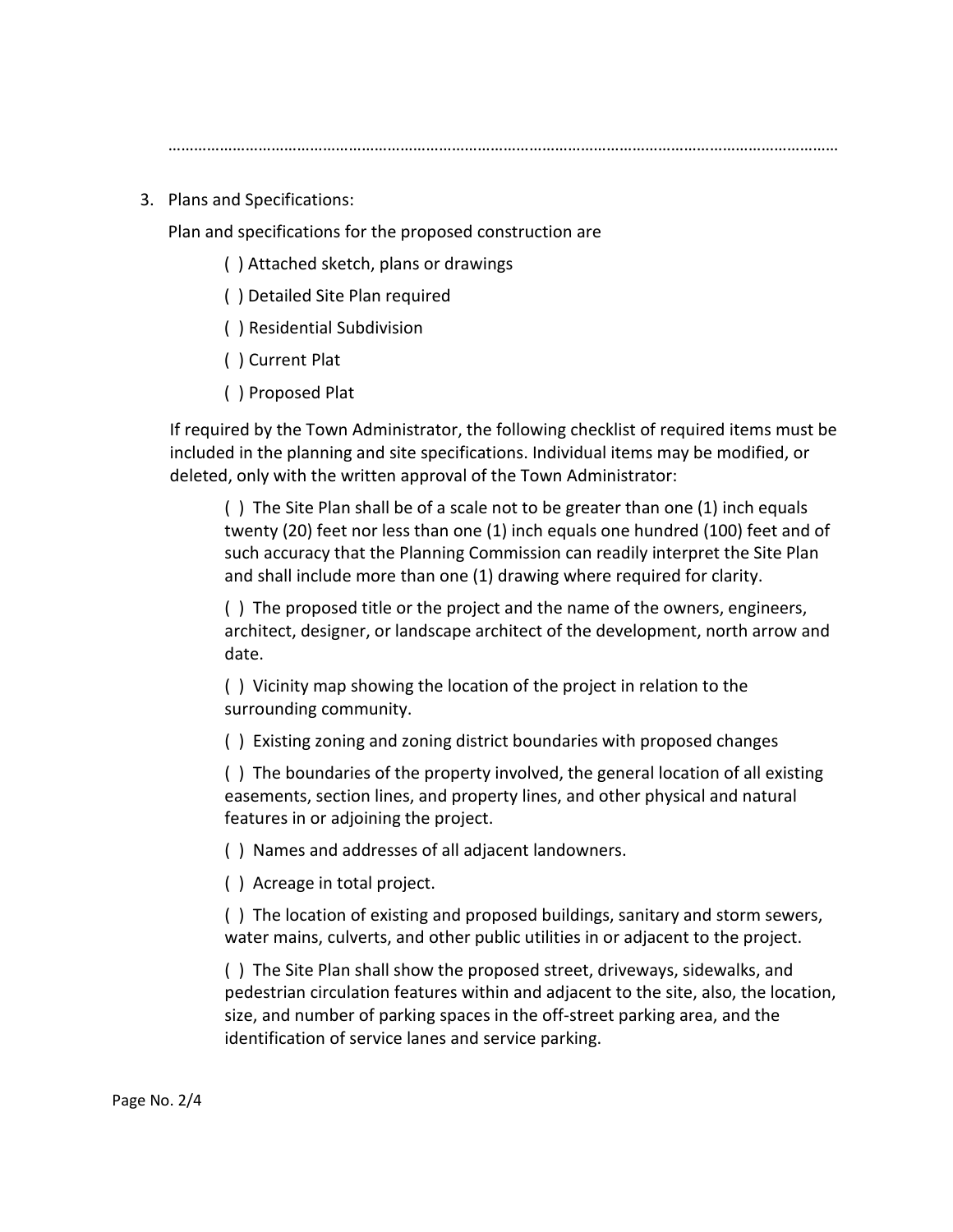( ) Location and type of buffer strip and other open spaces including recreation areas. (Residential Subdivision)

( ) The Site Plan shall show the location, proposed finished floor and grade line elevations, size of proposed principal and accessory buildings, their relation to one another and to any existing structure on the site, the height of all buildings and square footage of the floor space.

( ) Site plans for residential development shall include a density schedule showing the number of dwelling units per net acre, including a dwelling schedule showing the unit type and number of each unit type, as well as, any covenants and/or association bylaws.

( ) The Site Plan shall show the proposed location, use and size of open spaces and the location of any landscaping, fences or walls on the site. Any proposed alterations to the topography and other natural features should be indicated.

4. APPROVAL REQUIREMENTS, as needed:

|  | Town Administrator               |                               |
|--|----------------------------------|-------------------------------|
|  | <b>Planning Commission Chair</b> |                               |
|  | Mayor                            |                               |
|  |                                  | Applicant or Authorized Agent |

*Denial of Building Permit may be appealed to the Zoning Board of Adjustment no later than thirty (30) days after the date of the Permit denial (pick up Appeal Application from the Office of the Town Clerk).* 

*Denial of permit must be dated, in writing, signed by the Town Administrator and attached to your Appeal.* 

Page No. 3/4